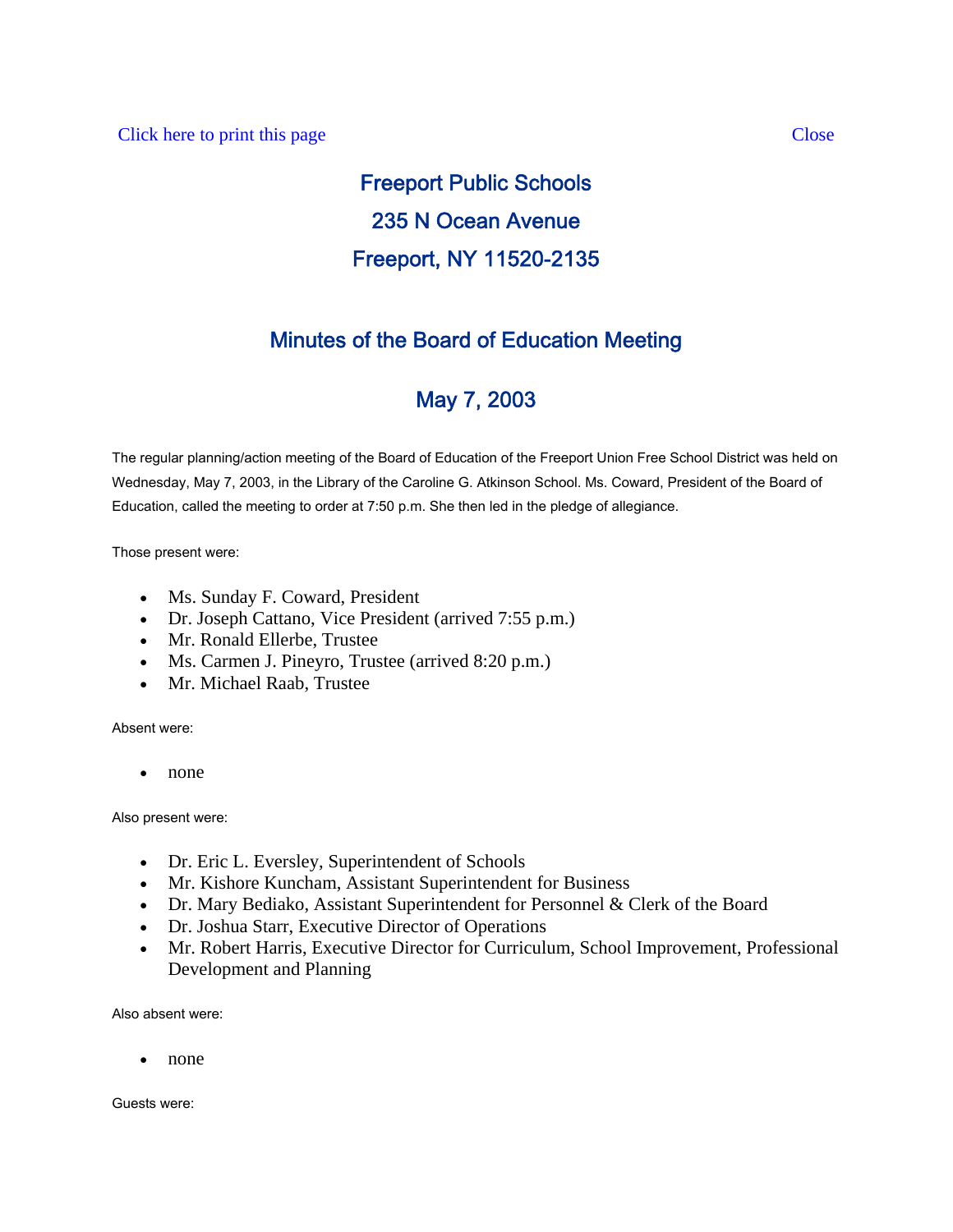• none

The number of people in the audience at the opening of the meeting was 23.

## Superintendent's Report

Dr. Eversley, Superintendent of Schools Informed the Board of Education and the public that the New York State Legislature had changed the date of the Budget Vote and Trustee Election this year. The date for the 2003 vote will be June 3, 2003 and the Budget Hearing will be held on May 20, 2003. Dr. Bediako, Assistant Superintendent for Personnel & Clerk of the Board, explained that because of the date change, all other deadlines concerning the budget and Trustee election have to be modified. The change in date has also changed the date that a candidate for School Board may file petitions. Dr. Bediako further explained that an incumbent School Board Member has now filed petitions and a candidate that had filed petitions has now withdrawn. Due to the withdrawal of a candidate that had previously filed petitions, the time frame for filing has been extended to May 21, 2003. The lottery will take place on May 22, 2003 at 10:00 a.m.

Mr. Kuncham, Assistant Superintendent for Business, discussed the new Legislative proposal regarding the State budget and how it will impact our schools.

### Questions on the Item for Action

At this time, the public was given the opportunity to address the Board of Education on items on the agenda. Each speaker was allowed to address the Board for 6 minutes.

#### Board of Education Committee Reports

Ms. Pineyro reported to the Board that the Library Committee is in the process of setting a meeting date.

Mr. Ellerbe, Chairperson of the Legislative Committee, reported that the committee participated in the March on Albany on May 3, 2003 along with Board Members, Administrators, FTA and PTA Members. They were encouraged that the State Legislators would restore some funding to the schools.

The Board reviewed the tentative agenda for May 20, 2003.

#### Items for Action

## Approval of CSE and PSE Meetings

Mr. Raab offered the following resolution for adoption:

RESOLVED that the Board of Education hereby accepts the minutes of the meetings of the committees on special education and preschool special education for the following dates: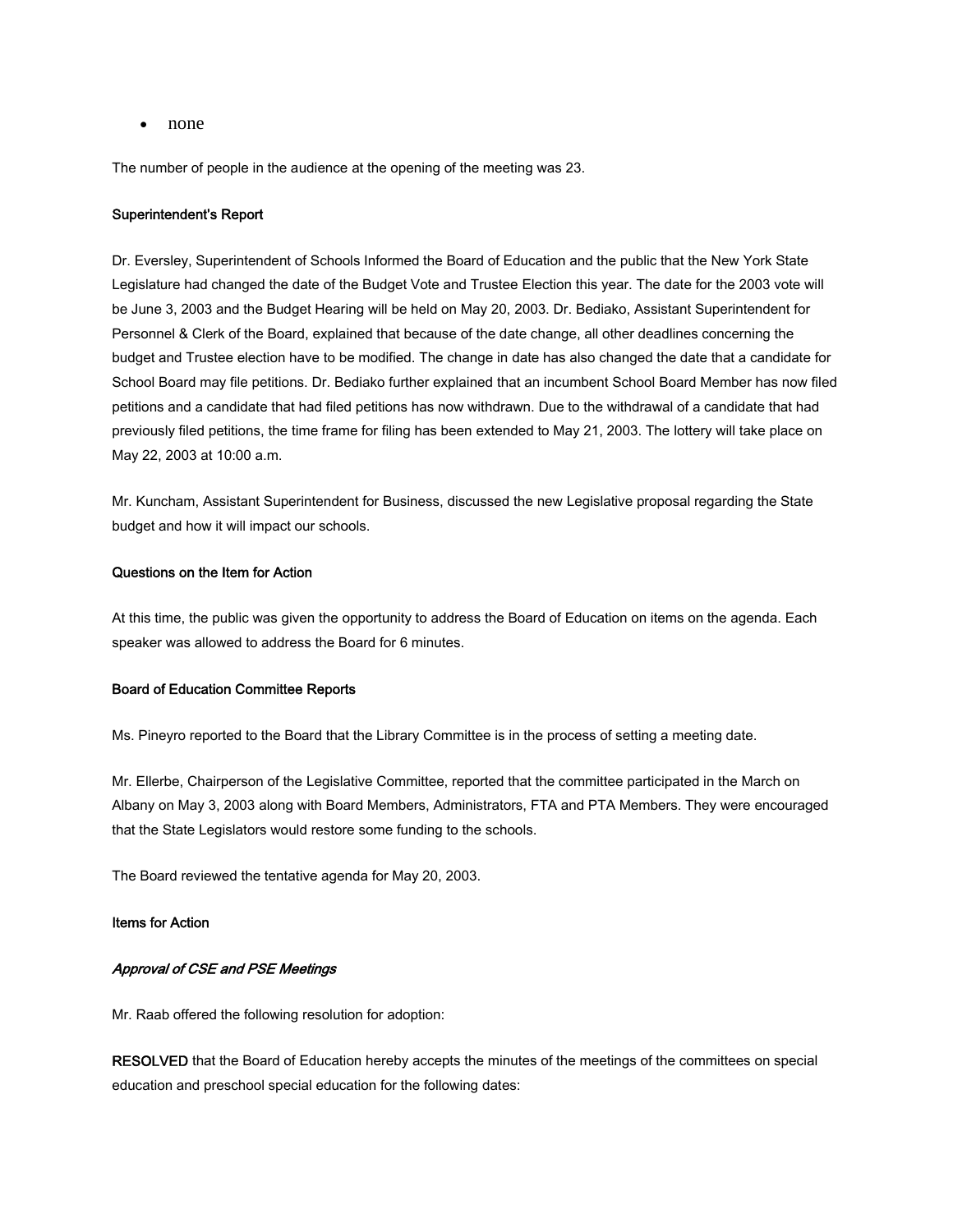April 8, 2003; April 10, 2003; April 11, 2003; April 14, 2003; April 15, 2003; April 16, 2003; April 29, 2003.

The motion was seconded by Dr. Cattano and unanimously carried: Cattano, Coward, Ellerbe, Pineyro and Raab.

Resolution to Adopt Guidelines Governing Poll Watching

Mr. Ellerbe offered the following resolution for adoption:

BE IT RESOLVED that the Board of Education of the Freeport Union Free School District hereby adopts the guidelines governing poll watching.

The motion was seconded by Dr. Cattano and discussion followed. After some discussion it was moved by Mr. Raab to table the motion for the next action meeting by the Board. The motion to table was seconded by Ms. Pineyro and passed. The vote was:

- Yeas; Cattano, Pineyro and Raab.
- Nays; Coward and Ellerbe.
- Abstentions; 0

#### Executive Session

At 8:35 p.m., it was moved by Ms. Coward to adjourn to Executive Session for the purpose of discussing a particular matter of personnel.

The motion was seconded by Mr. Raab and unanimously carried: Cattano, Coward, Ellerbe, Pineyro and Raab.

At 10:05 p.m., Mr. Raab moved to adjourn to Open Session. The motion was seconded by Ms. Pineyro and unanimously carried: Cattano, Coward, Ellerbe, Pineyro and Raab.

#### Adjournment

At 10:07 p.m., with no other business, on a motion by Mr. Raab and seconded by Ms. Pineyro, the Board adjourned the meeting. The vote was unanimous: Cattano, Coward, Ellerbe, Pineyro and Raab.

#### Next Meeting

The next regularly scheduled meeting of the Board of Education will be on May 20, 2003.

Respectfully submitted,

Mary Bediako, Ed.D. Clerk of the Board